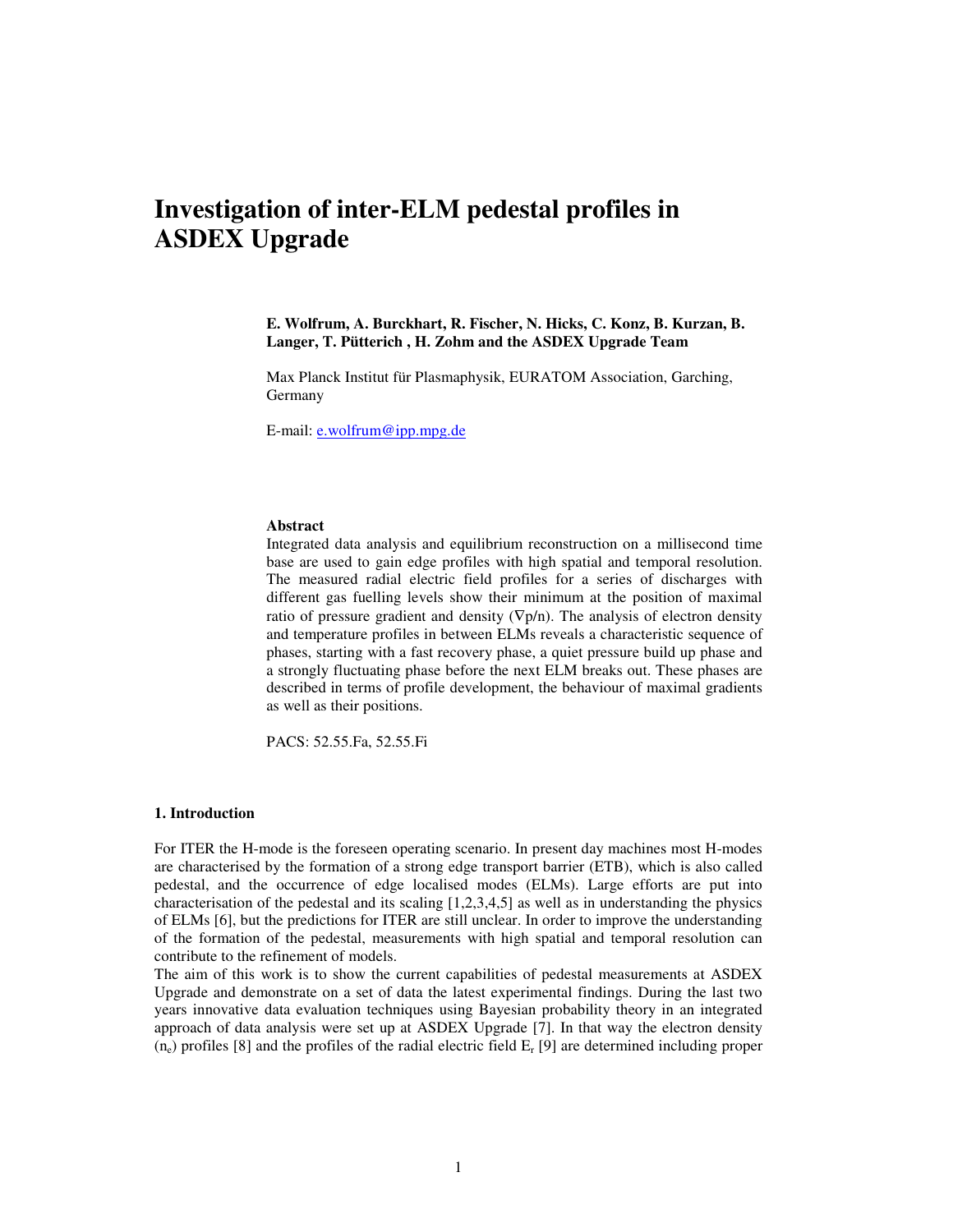uncertainties. Together with high resolution electron temperature  $(T_e)$  [10], ion temperature  $(T_i)$ and toroidal velocity  $(v_{tor})$  profiles [11] the pedestal is well described.

The paper is divided into 3 sections. First we describe a series of discharges in H-mode with same heating powers, where the gas fuelling level was changed from 0 to  $10^{22}$  s<sup>-1</sup>. In the next section, we present inter-ELM edge profiles for these discharges. In the last section we present the development of  $n_e$  and  $T_e$  profiles in between ELMs with high temporal resolution.

### **2. Series of discharges with different gas fuelling levels**

The analysis of profiles in the edge transport barrier (ETB) is carried out for a series of discharges, with a plasma current of 1 MA at -2.5 T, heated with 7.5 MW of neutral beam heating (NBI) and 1.3 MW of central ECRH heating. The discharges have a lower x-point, a value of  $q_{95}$  around 4.7, with an upper triangularity of 0.16, 0.12, 0.123, 0.18 and a lower triangularity of 0.44, 0.415, 0.41 and 0.4 for discharges 23226, 23219, 23221 and 23225, respectively.

The amount of D<sub>2</sub> fuelling was varied from 0 (#23226) to 4⋅10<sup>21</sup> s<sup>-1</sup> (#23219), 5.8⋅10<sup>21</sup> s<sup>-1</sup> (#23221) and 9⋅10<sup>21</sup> s<sup>-1</sup> (#23225). All fuelled discharges have the same confinement (H<sub>98</sub> ~ 0.93), in the one without fuelling the confinement is 10% higher ( $H_{98} = 1.02$ ). Discharges #23219 and #23221 include radial sweeps to improve the spatial resolution of edge diagnostics. The profiles presented in section 3 are inter-ELM profiles, where the profiles are ELM synchronized and averaged in the time range of -3.5 ms to -1 ms before an ELM. For the profile data with high temporal resolution presented in section 4 the radial sweep is excluded, as the ELM behaviour is slightly modified during such radial sweeps, which might be due to the change of neutral particle recycling with the distance between plasma and wall or to the varying magnetic field ripple amplitude.

Figure 1 shows time traces of the four discharges: the line integrated density (core DCN channel, top frame) varies according to the fuelling level (second frame). The ELM frequency (third frame) is lowest with 80  $\pm$  17 Hz with the highest fuelling level, and is 125  $\pm$  22(24) Hz for the medium fuelled discharges. The zero fuelling level discharge exhibits an ELM frequency of 104 ± 36 Hz and shows periods with missing ELMs, reflected in the large standard deviation of the ELM frequency. The ELM signature is shown with the WI intensity measured in the divertor, because the signal is much sharper, i.e. consists of a single maximum per ELM, and therefore better suited to determine the ELM onset time than the  $H_{\alpha}$  signal in a full tungsten divertor. Although the magnetic measurements have a better temporal resolution, the WI signal is used for automatic ELM time determination because of its unambiguous shape. Usually, the ELM frequency of type-I ELMs increases with higher gas fuelling. In this series of discharges the ELM frequency of the discharge with the largest fuelling rate is the lowest. An attempt for an explanation will be given in section 4.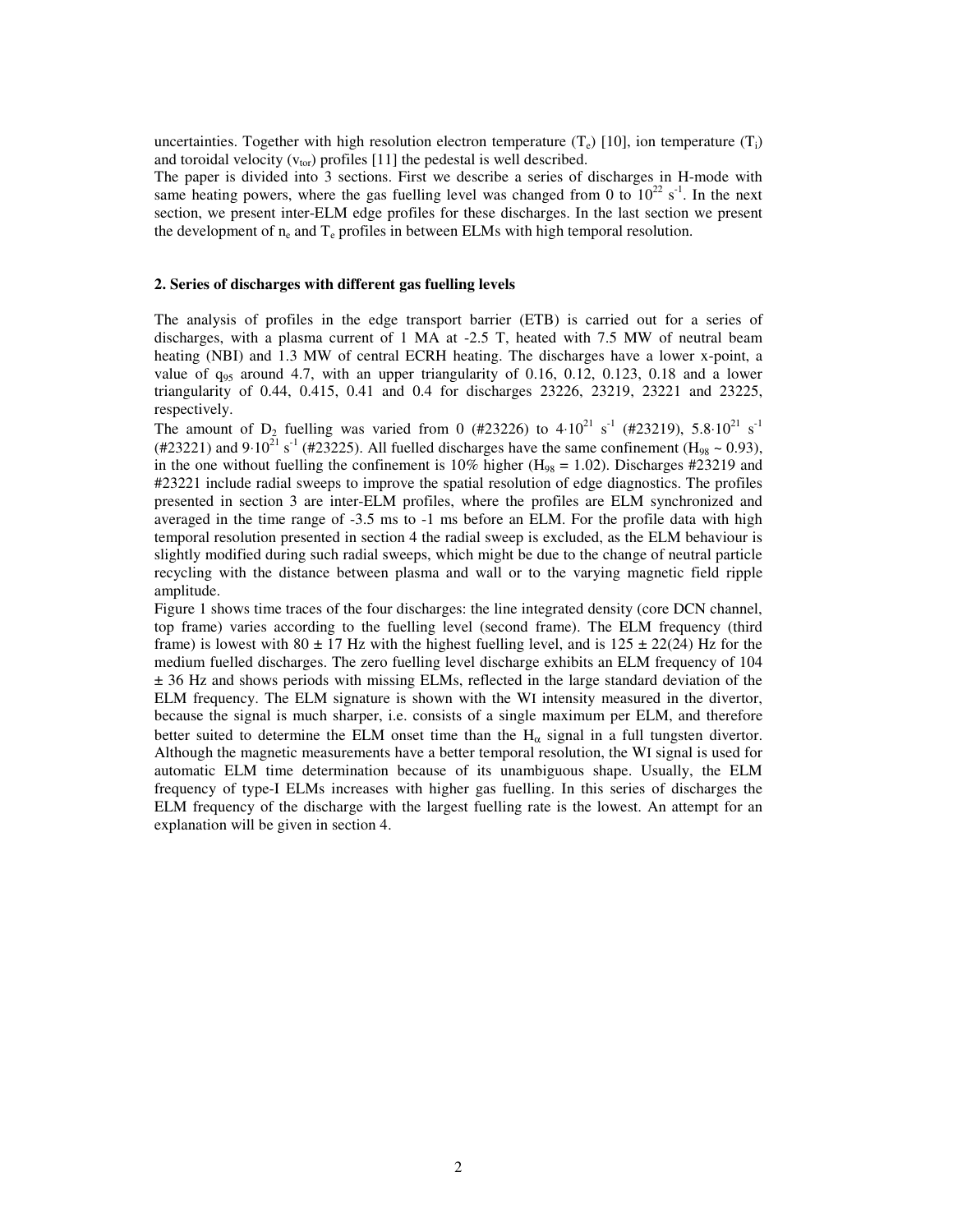

Figure 1: Timetraces of the line integrated electron density, the  $D_2$  fuelling rate, the ELM frequency and the WI intensity as measured in the divertor to show the ELM signature for discharges #23226 (black), #23219 (blue), #23221 (red) and #23225 (green). The lower (red) time axis is valid for #23221, the upper (black) one for all other discharges.

## **3. Inter-ELM edge profiles**

At ASDEX Upgrade  $T_e$  edge profiles are measured with electron cyclotron emission (ECE) with a sampling rate of 31 kHz and a spatial resolution of 1 cm /6/. ECE data presented here are not affected by ECE shine-through, which perturb the data in regions of insufficient optical depth.  $n_e$ edge profiles are determined by the lithium beam diagnostic (LIB) with 20 kHz. Integrated data analysis, combining the DCN data (laser interferometry) with the LIB data  $/4/$  yield  $n_e$  profiles with excellent spatial resolution of 5 mm in the ETB and reduced uncertainties at the pedestal top due to the additional information from the DCN channels. Edge ion temperature profiles as well as toroidal velocity profiles stem from charge exchange recombination spectroscopy (CXRS) diagnostics /7/ with a temporal resolution of 1.9 ms and a spatial resolution of between 3 and 8 mm, depending on the line of sight and on the density gradient.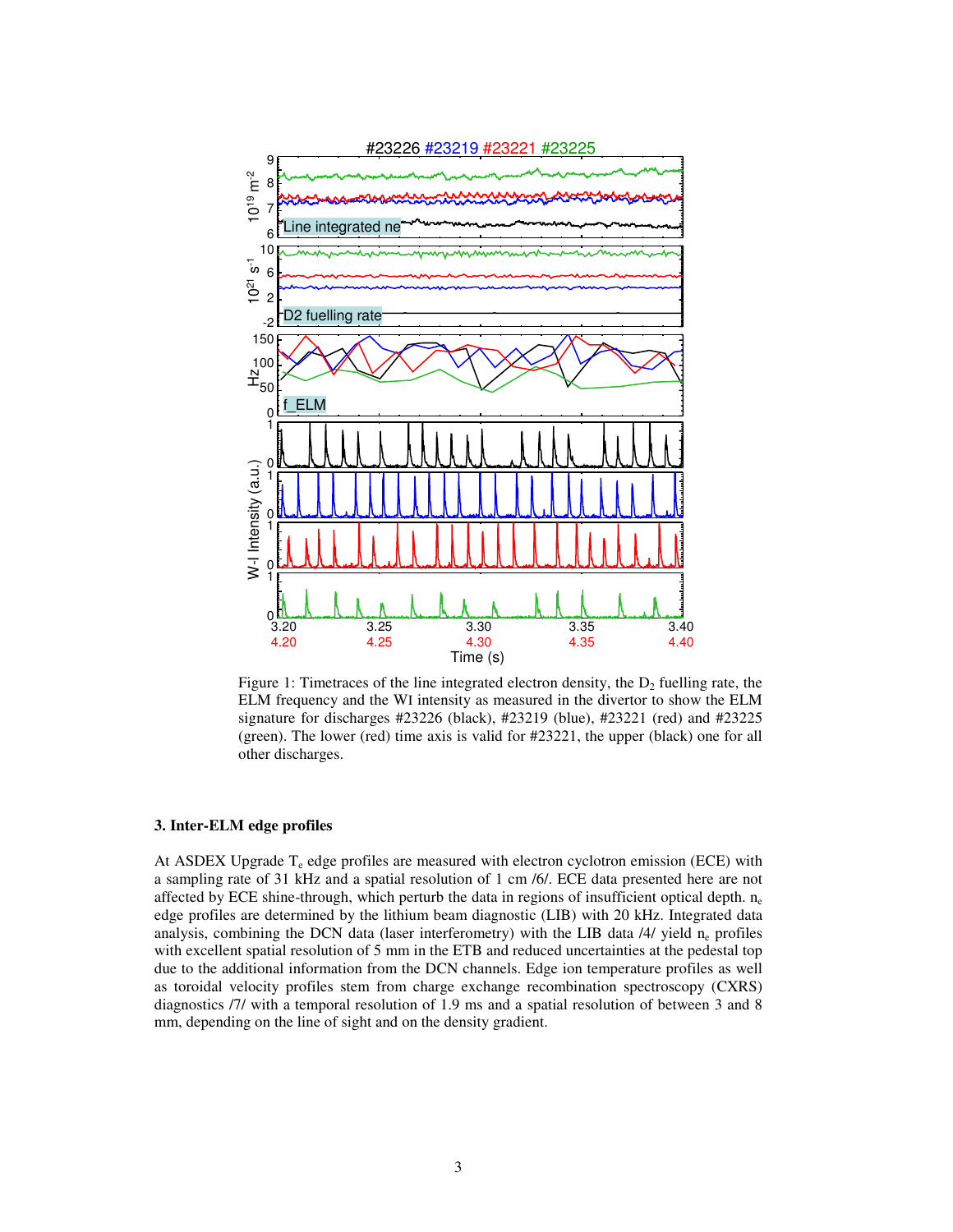Radial electric field profiles are evaluated with a Bayes algorithm from line integrated HeII emission profiles /5/. The radial resolution determined by the optical system is 5 mm. Most other sources of uncertainty are taken into account by the Bayes algorithm, except the uncertainty in the equilibrium. The temporal resolution of 4 ms is determined by the exposure time of the frame transfer CCD. For the analysis, all frames which contain an ELM are omitted, so that only frames in between ELMs are used for the reconstruction of  $E_r$  profiles. The profiles are mapped to the magnetic midplane and  $n_e$  and  $T_e$  data from the Thomson scattering diagnostic are used to verify the relative alignment of the other diagnostics [12, 13]. For 1 MA, -2.5 T discharges the pedestal widths vary in the range of  $1.7 \pm 0.5$  cm for  $n_e$  and  $2 \pm 0.5$  cm for  $T_e$  in ASDEX Upgrade, so that the spatial resolution of all diagnostics is sufficient to resolve the edge transport barrier.

Figure 2 shows inter-ELM profiles of the discharge with no gas fuelling (#23226), one with medium gas fuelling (#23221) and one with high fuelling (#23225) versus normalized poloidal radius  $\rho_{pol}$ , with  $\rho_{pol} = \sqrt{\psi_a y} / (\psi_s - \psi_a)$ , where  $\psi$  is the poloidal flux, a refers to the magnetic axis and s to the separatrix. The  $n_e$  and  $T_e$  data are fitted with a modified tanh function [14]. Only discharge #23221 has a radial sweep which can easily be seen in the better resolution of the  $T_i$ and v<sub>tor</sub> profiles. Ion temperatures exhibit the same profile shape as electron temperatures, with a slightly higher  $(-10\%)$  pedestal top value. The minimum in the toroidal velocity profile /7/ is visible in all three discharges, but the scatter of the data is such that no distinct difference can be seen due to the changed gas fuelling. In contrast, the minimum of the radial electric field is deeper with lower density, which would be expected if  $E_r$  is proportional to  $\nabla p_i/n_i$ . The absolute values of the  $E_r$  minimum presented here are considerably higher than comparable ELM resolved measurements from Doppler reflectometry, which exhibit minima in the range of -30 kV/m [15]. The position of the  $E_r$  minimum coincides with the position of maximal  $\nabla p_i/n_i$ , assuming that  $n_i$ is proportional to  $n_e$ .



Figure 2: Inter-ELM profiles of  $n_e$ ,  $T_e$  and  $T_i$ ,  $v_{tor}$  and  $E_r$  for #23226 (black, no gas fuelling), #23221 (red,  $5.8 \cdot 10^{21}$  s<sup>-1</sup>) and #23225 (green,  $9 \cdot 10^{21}$  s<sup>-1</sup>).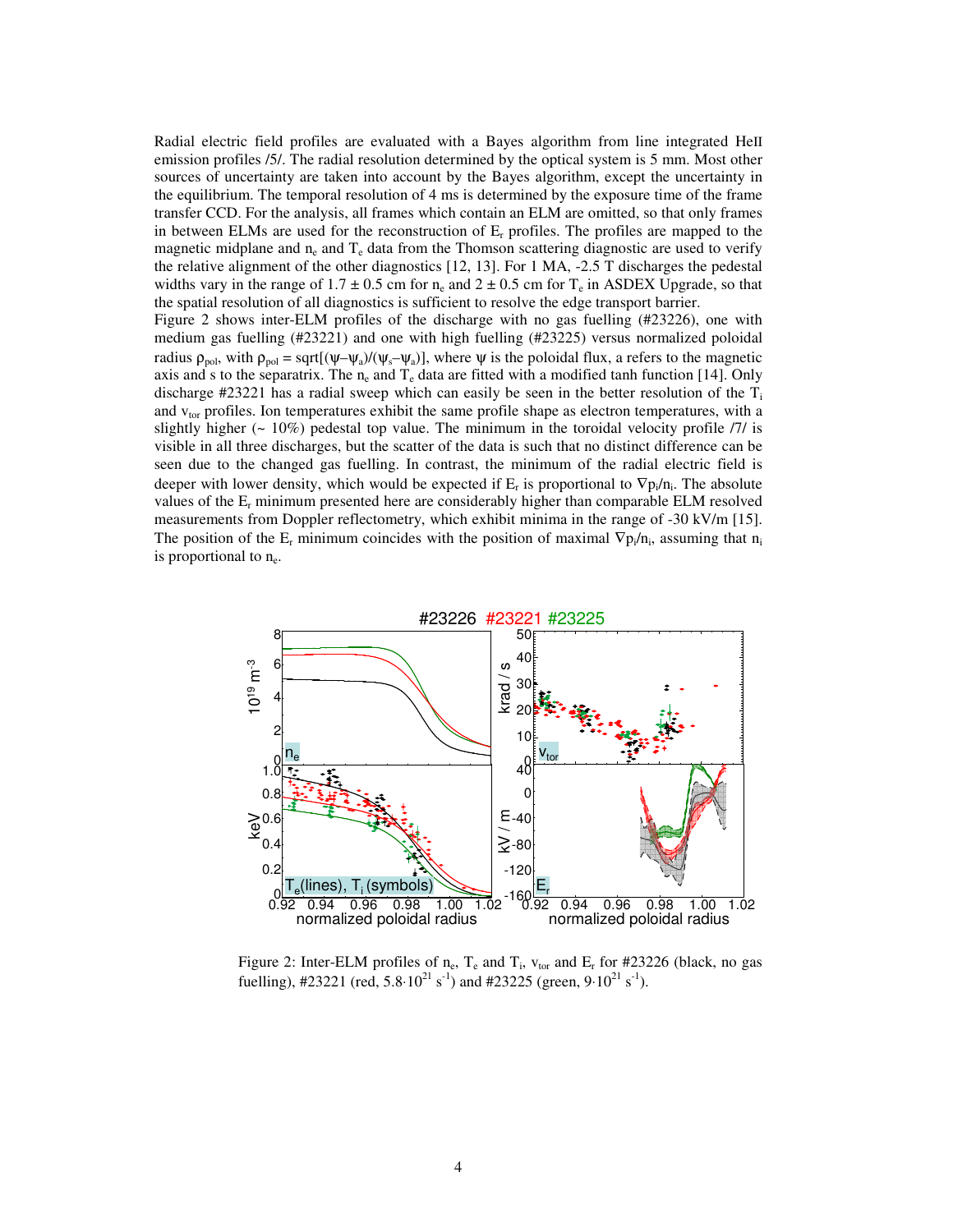### **4. Profiles in between ELMs with high temporal resolution**

In order to get accurate information from ECE data with respect to the temporal behaviour of the ETB region, it is mandatory to provide a magnetic equilibrium with high temporal resolution. The data presented here use CLISTE equilibria [16] with a temporal resolution of 1 ms. Also the integrated data analysis (IDA) algorithm must use the fast equilibrium to combine LIB and DCN data. The most influential effect of the equilibrium on the profiles is due to the fast movement of the separatrix position with or after an ELM. As can be seen in figure 3 the outer separatrix position moves by 8-10 mm in every ELM cycle. With ETB widths of 12-20 mm this means that e.g. an ECE channel can cover the top and the bottom of the pedestal in the same ELM cycle.

In figure 3, different plasma properties are shown over a time interval including four ELMs. The magnetic pick-up coil signal is shown as ELM reference. The outer separatrix position is calculated with a temporal resolution of 1 ms, as mentioned above. While the outer separatrix moves inwards during the ELM, at the high field side the separatrix moves towards larger R. This means that on both sides, the high and low field side, the separatrix moves towards the plasma center. At the same time the X-point is pulled about 8 mm downwards, and the plasma volume shrinks.

The evolution of profiles can be seen in the time traces of  $T_e$ ,  $n_e$  and  $p_e$  at fixed poloidal radius of 0.99 (red) and 0.98 (black) in figure 3. The time points indicated by dashed lines are the time points of the ELM crashes as seen in the magnetic pick up coil (top trace).

When comparing the electron temperature at a fixed poloidal radius to the outer separatrix position, it can be noted that the equilibrium reconstruction influences the temperature evolution. As an example, this can be observed after the second ELM crash shown in figure 3. Here it seems that following the fast rise phase  $T_e$  continues to increase slowly, but then drops again. This behavior is due to the probably inaccurate equilibrium reconstruction, as can be seen from the correlation of such a drop in  $T_e$  with the position of the outer separatrix. Note, that the equilibria are not calculated taking kinetic edge pressure profiles into account self consistently. If one assumes an equilibrium adjustment during an ELM, then a continuous growth of the plasma volume, and finally a constant equilibrium until the next ELM, the electron temperature behaviour can be described in three phases, as observed in the third ELM of figure 3.

Typically, the  $T_e$  values in the ETB region drop during an ELM and take about 2 ms to recover to a steady value. After further 2-3 ms there is a transition to a third phase:  $T_e$  rises continuously with large amplitudes in the  $T_e$  values, probably indicating the occurrence of fluctuations or filaments.

The  $n_e$  signal is generally noisier than the  $T_e$  signals, but also here a first recovery phase, which takes around 4 ms can be observed. Thereafter, depending on the gas fuelling level a transient increase in  $n_e$  can be seen, which is assumed to be due to recycling. After about 6 ms  $n_e$  reaches a constant, but strongly fluctuating level.

In the strongly fluctuating phase, most of the large drops (spikes towards lower temperatures) visible in the  $T_e$  signal can be correlated with positive spikes in  $n_e$ . These features seem to be turbulent structures or filaments moving in or originating in the pedestal. Note that both diagnostics are positioned in the same sector of ASDEX Upgrade, at the same z-position but toroidally separated by about 30 cm, so that structures with enough poloidal extent (minimum 5- 10 cm depending on field line angle, which depends on the bootstrap current in this region) can pass both diagnostics along field lines. The analysis of data from Thomson scattering [17] show that holes appear on the inside of the ETB and blobs are observed at the outside, while the pdfs (probability distribution functions) are symmetric at the position close to the middle of the ETB region.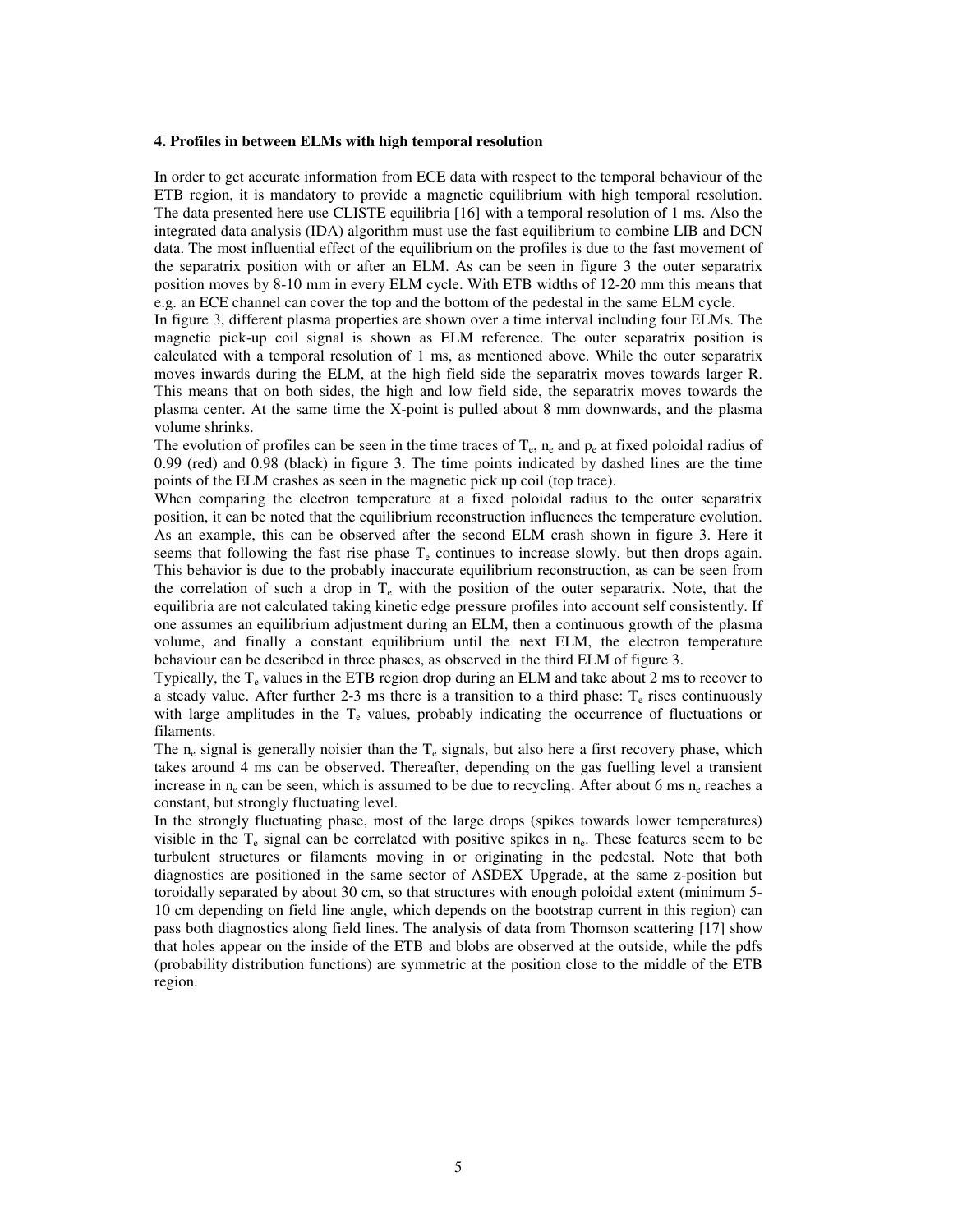

Figure 3: Four ELM cycles of discharge #23221: Magnetic signal, outer separatrix position, T<sub>e</sub>, n<sub>e</sub> and p<sub>e</sub> at  $\rho_{pol} = 0.98$  (black) and  $\rho_{pol} = 0.99$  (red), maximum T<sub>e</sub>, n<sub>e</sub> and p<sup>e</sup> gradients.

The behaviour of the maximal temperature gradient shows the same evolution as the  $T_e$  values in the pedestal region, but it is not subject to possible inaccuracies in the equilibrium calculation. During the second, "smooth" phase, the position of the maximal temperature gradient lies around  $\rho_{pol} = 0.985$ . When entering the fluctuating phase, it moves to a position between  $\rho_{pol} = 0.99$  and 1.00. The accuracy with which this position can be determined is limited by the spatial resolution of the ECE diagnostic whose measured data points lie about 1 cm apart.

The maximal density gradient shows the same behavior as the  $n_e$  value itself. Its position tends to move slightly inwards during the recovery from the ELM crash, from  $\rho_{pol} = 1.00$  to  $\rho_{pol} = 0.99$ .

The maximal electron pressure gradient shows a first rapid recovery phase about 1-2ms after the ELM crash, and then a long steady increase until the next ELM.

For all four discharges, the data from  $T_e$ ,  $n_e$  and  $p_e$  were drawn on a scatter plot relative to the ELM onset time. Figure 4 shows the recovery of the maximal  $T_e$  gradient after the ELM crash for discharge 23221. In order to compare the discharges and study the influence of gas fuelling on edge profiles, the mean value and standard deviation were calculated for every 0.1 ms interval (red curve). Note that the error bars displayed on figure 4 and 5 portray the standard deviation of the scatter and do not include the uncertainties of the measurements.

Figure 5 shows the ELM-synchronized behaviour of the maximal gradients (left) and values at  $\rho_{pol} = 0.99$  (right) of  $T_e$ ,  $n_e$  and  $p_e$ .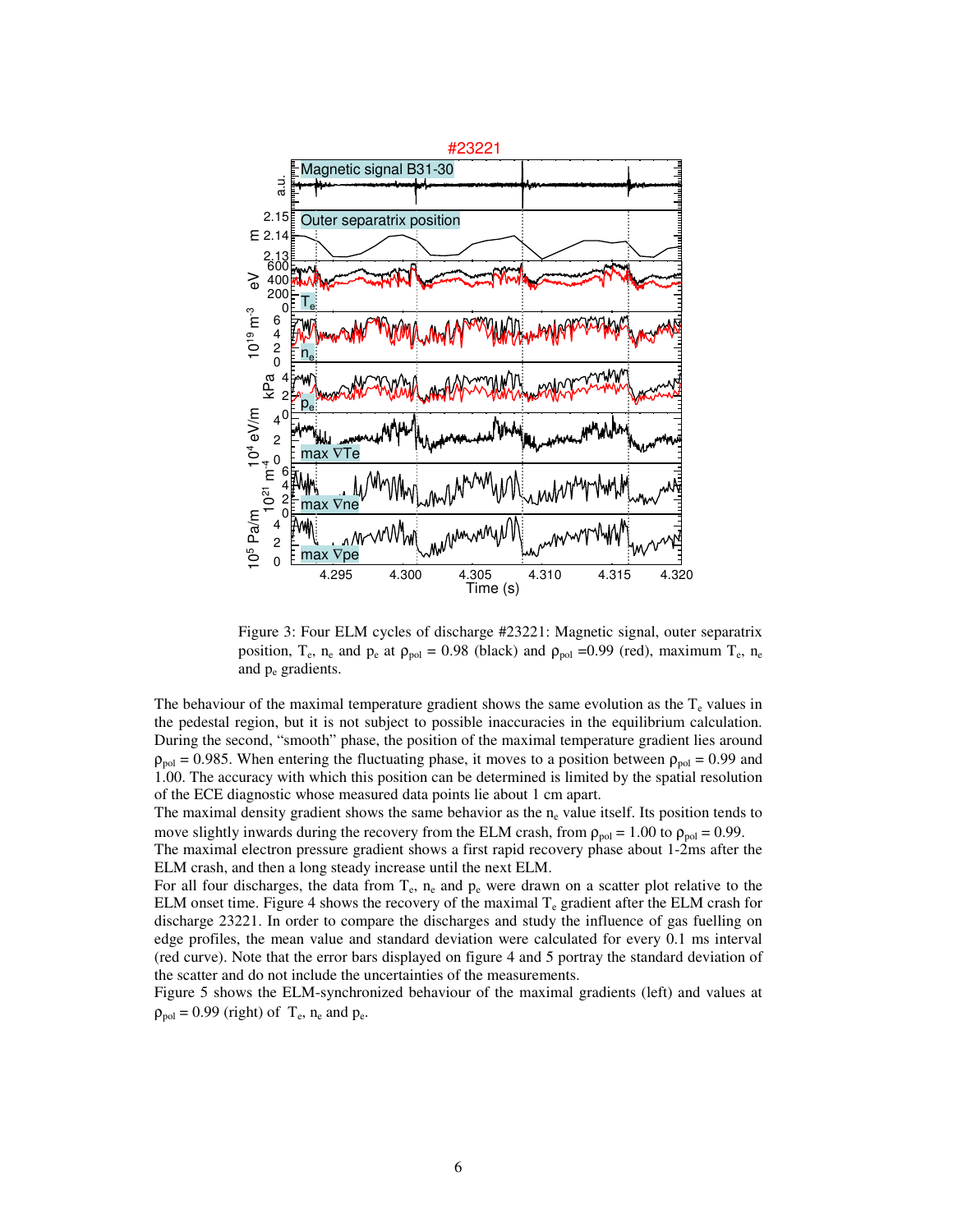The maximal  $T_e$  gradient shows the three phases described earlier: fast recovery phase (2 ms), smooth constant phase (3 ms) and strongly fluctuating phase until the next ELM occurs.



Figure 4: Maximal  $T_e$  gradient values plotted relative to the ELM onset time (grey dots).  $t = 0$  corresponds to ELM start time. Red curve: mean value of 0.1 ms intervals, error bars: standard deviation.

As can be seen on discharge 23225, with high gas fuelling it becomes difficult to distinguish the different phases. Furthermore, the temperature gradient does not get to the high values it reaches without gas. In the last phase, shortly before the next ELM, the temperature values at  $\rho_{\text{pol}} = 0.99$ for the discharges without and with moderate gas fuelling are practically identical, whereas the massive fuelling on discharge 23225 causes a 30%-40% lower electron temperature.

The scatter plots of  $n_e$  exhibit a very strong scatter, which is represented by the large standard deviation of the mean value. All trends lie within these errors. When looking at n<sub>e</sub>, the shot with no gas fuelling has a qualitatively different time evolution than the discharges with gas fuelling. With more gas, the density gradient recovers more slowly, but it still reaches the same final value of about  $4·10<sup>21</sup>m<sup>-4</sup>$  as with lower gas fuelling. In the case without fuelling, the overall electron density is too low for the gradient to reach this value and  $n_e$  at  $\rho_{pol} = 0.99$  does not show the distinct maximum between 3ms and 6ms after the ELM. This peak is suspected to result from recycling of neutral particles which enter the plasma after the ELM crash. Temporal developments of  $n_e$  profiles for single ELMs are described in [18].

The maximum  $\nabla p_e$  value reaches the same pre-ELM level for all four discharges. With high gas fuelling,  $\nabla p_e$  takes longer to recover from the ELM, but its final value is similar to the other discharges. The  $p_e$  values at  $\rho_{pol} = 0.99$  decrease with gas fuelling, except that the discharge without fuelling is roughly at the same level as the one with the highest fuelling. This is also reflected in the ELM frequency, where in the case with the highest fuelling the ELM frequency is lowest (~ 80 Hz) and in the case with no fuelling there are missing ELMs.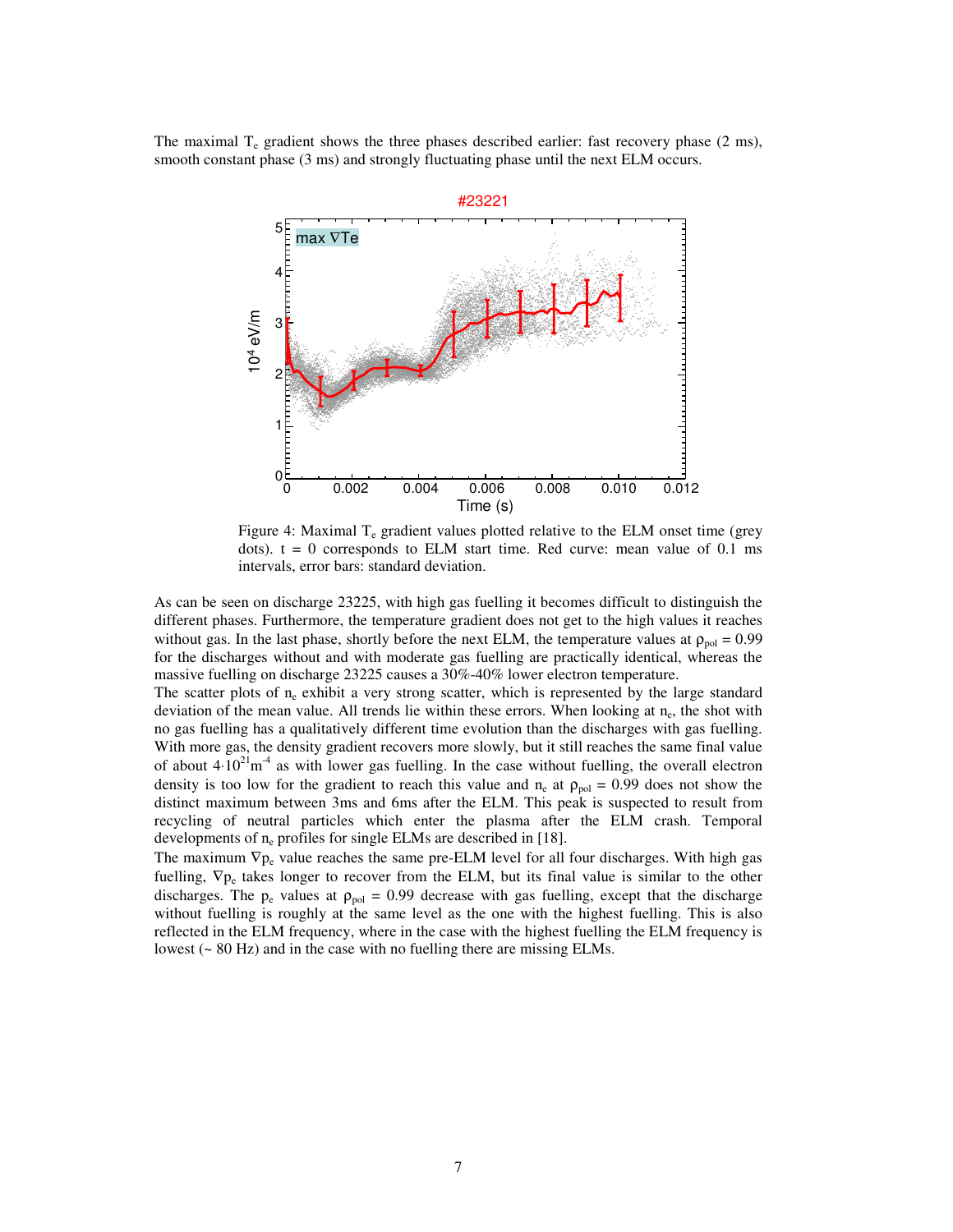

Figure 5: Comparison of ELM synchronized data for discharges with different gas fuelling levels (#23226 black, #23219 blue, #23221 red, #23225 green, fuelling increasing from 0 to 9⋅10<sup>21</sup> s<sup>-1</sup>). Left: maximal values of  $\nabla T_e$ ,  $\nabla n_e$  and  $\nabla p_e$ , right:  $T_e$ ,  $n_e$  and  $p_e$  at  $\rho_{pol} = 0.99$ .

#### **5. Conclusions**

The data presented here cover ELM resolved edge profiles for four discharges with different gas fuelling levels but same heating power. The evolution of electron density and temperature profiles show distinctly different and uncorrelated behaviours. The density gradient recovers on a time scale which is independent of the  $T_e$  gradient behaviour. The recovery of the maximal  $n_e$ gradient is slower for higher fuelling and the values reach an upper limit, except for the discharge with no gas fuelling.

From the  $T_e$  data it is obvious that two different transport mechanisms for electrons are present: (i) one with small scales, which cannot be resolved by our diagnostics, dominating the initial pressure build up phase, and (ii) one with large scales, causing the large fluctuating signal in  $T_e$ and  $n_e$  in the phase where the pressure gradient has reached a plateau level. Interesting in this context is a comparison of various electron heat transport models with data from Thomson scattering, which show that electron heat diffusivity is due to small turbulent structures [19] and that electron heat transport takes place on scales down to the collisionless skin depth.